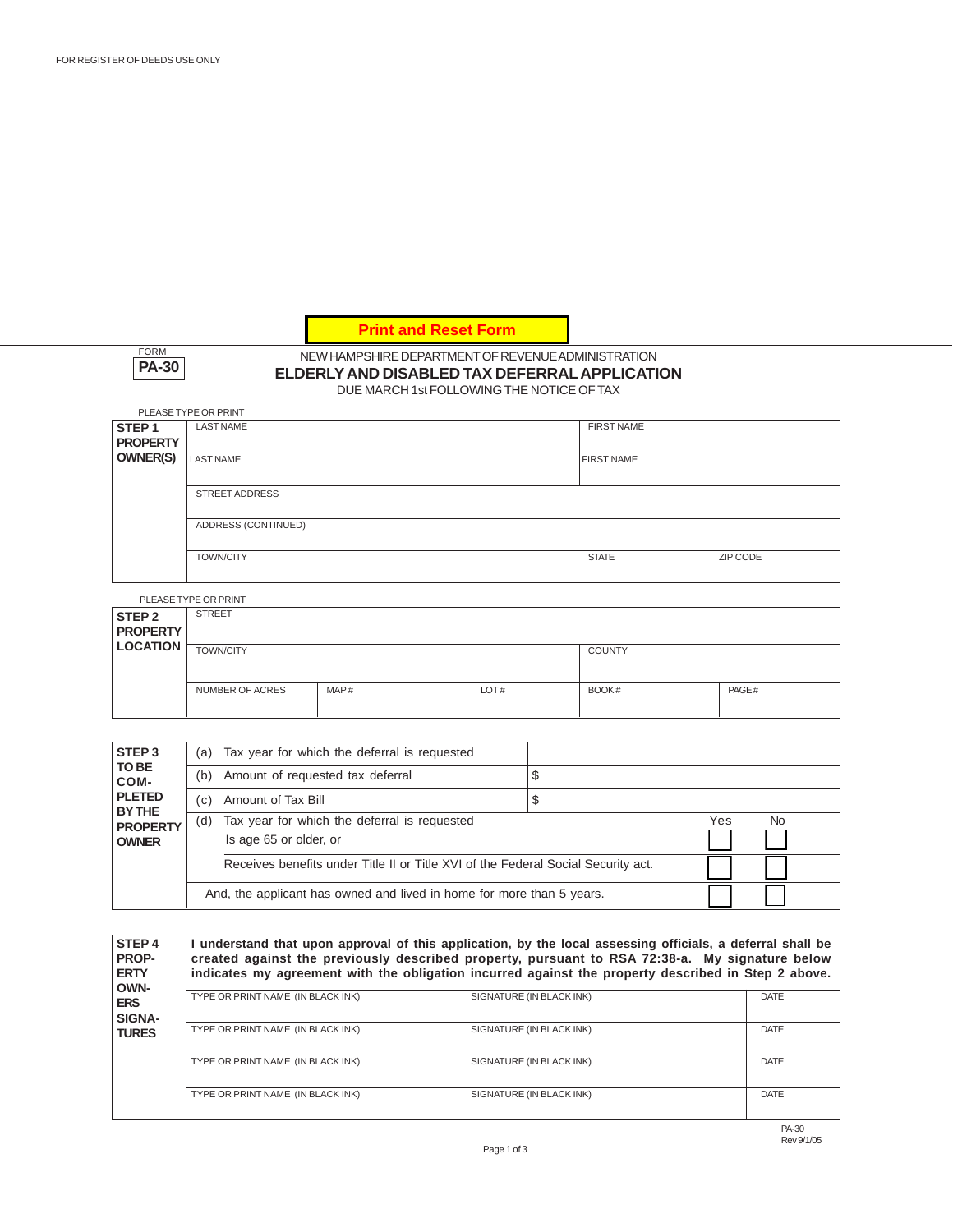

### NEW HAMPSHIRE DEPARTMENT OF REVENUE ADMINISTRATION **ELDERLY AND DISABLED TAX DEFERRAL APPLICATION** DUE MARCH 1st FOLLOWING THE NOTICE OF TAX

| <b>STEP5</b><br><b>APPROVAL</b>        | NAME OF MORTGAGE HOLDER                                                                                                                                                                                                                                            |       |             |
|----------------------------------------|--------------------------------------------------------------------------------------------------------------------------------------------------------------------------------------------------------------------------------------------------------------------|-------|-------------|
| BY THE<br><b>MORT-</b><br><b>GAGEE</b> | SIGNATURE OF OFFICER OR AGENT FOR MORTGAGEE                                                                                                                                                                                                                        | TITLE | <b>DATE</b> |
|                                        | By signing above, the mortgagee signifies that they do approve and are duly notified that upon approval of this<br>application by the local assessing officials a deferral shall be created against the above described property, pursuant<br>to RSA 72:38-a. III. |       |             |

## **STEPS BELOW TO BE COMPLETED BY LOCAL ASSESSING OFFICIALS**

| <b>STEP6</b><br><b>AMOUNT</b>      | (a) | Amount of taxes deferred in prior years                   |  |
|------------------------------------|-----|-----------------------------------------------------------|--|
| <b>OF TAXES</b><br><b>DEFERRED</b> | (b) | Amount of taxes deferred in current year                  |  |
|                                    | (c) | Total amount of taxes deferred [Step 6(a) plus Step 6(b)] |  |

| <b>STEP7</b><br><b>PERCENT</b>   | (a) | Enter the percentage of total equity value of the property encumbered in Prior Years  | %    |
|----------------------------------|-----|---------------------------------------------------------------------------------------|------|
| <b>OF EQUITY</b><br><b>VALUE</b> | (b) | Enter the percentage of total equity value of the property encumbered in Current Year | %    |
| <b>ENCUM-</b><br><b>BERED</b>    | (C) | Enter the percentage of total equity value of the property encumbered for All Years   | $\%$ |

| STEP <sub>8</sub> | TYPE OR PRINT NAME (IN BLACK INK) | SIGNATURE (IN BLACK INK) | <b>DATE</b> |
|-------------------|-----------------------------------|--------------------------|-------------|
| <b>APPROVALI</b>  |                                   |                          |             |
| OF A              |                                   |                          |             |
| <b>MAJORITY</b>   | TYPE OR PRINT NAME (IN BLACK INK) | SIGNATURE (IN BLACK INK) | <b>DATE</b> |
|                   |                                   |                          |             |
| <b>OF</b>         |                                   |                          |             |
| SELECT-           | TYPE OR PRINT NAME (IN BLACK INK) | SIGNATURE (IN BLACK INK) | <b>DATE</b> |
| <b>MEN/</b>       |                                   |                          |             |
| <b>ASSES-</b>     | TYPE OR PRINT NAME (IN BLACK INK) | SIGNATURE (IN BLACK INK) | <b>DATE</b> |
| <b>SORS</b>       |                                   |                          |             |
|                   |                                   |                          |             |
|                   | TYPE OR PRINT NAME (IN BLACK INK) | SIGNATURE (IN BLACK INK) | <b>DATE</b> |
|                   |                                   |                          |             |
|                   |                                   |                          |             |